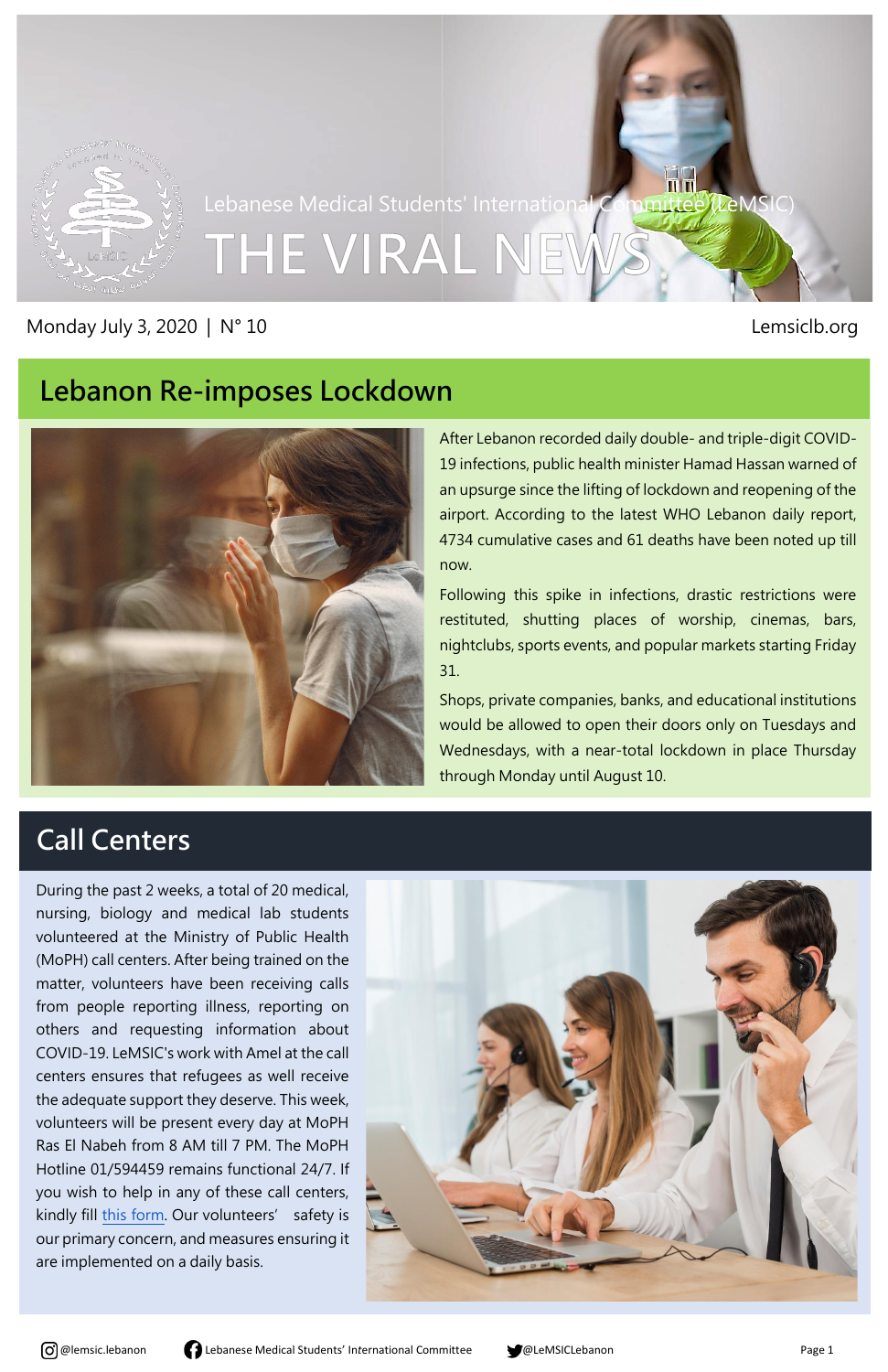

## **How to Prepare Yourself for Health Emergencies - Week 1**

As mentioned previously, LeMSIC is hosting a series of online COVID-19 related trainings **How to Prepare Yourself for Health Emergencies**. The week of July 27 marked the beginning of the event. Five sessions took place Monday through Thursday, four of which were facilitated by externals. On Monday, Dr. Nesrine Rizk discussed the future of sexual and reproductive health and rights services. The next day, we welcomed Karine Zoghby, project officer at the UNDP and part of the Disaster Risk Management Unit, who gave a session on stakeholder coordination in crisis. Clinical psychologist Karim Khalil talked about eating disorders during health emergencies on the third day. Finally, to top it all, Dr. Michel Nawfal elaborated on vulnerable populations' support. Participants from different countries embraced the opportunity and joined this enriching experience. Many thanks to the hard-working team whose dedication took capacity building to new heights. Stay tuned for more details about Week 2 on LeMSIC social media platforms!



**How to prepare yourself for Health** Emergencies

## **The Importance of Evidence-Based Medicine in the Light of COVID-19**

COVID-19 is a viral illness caused by SARS-CoV-2, a type of coronavirus. This disease is highly contagious, mostly through coughing and sneezing droplets, contaminated surfaces, and aerosols. While airborne transmission remains debatable, the virus may survive in air droplets for a short time. By 12 July 2020, around 13 million COVID-19 infections were diagnosed worldwide, with more than 560,000 deaths. In Lebanon, 2334 confirmed cases were detected, among which 1420 recoveries and 36 deaths. The management and containment of this rapidly spreading novel virus required a quick reaction from the medical community, not necessarily based on trials and well-established data. As a rule, Evidence-Based Medicine (EBM) is a must in the accurate management of patients. It is defined as the conscientious, explicit, and judicious use of current best evidence in the decision-making process regarding individual patient care. Considering the current public health emergency, to which extent is EBM respected in the management and treatment of SARS-CoV-2 infected patients?

Between the unprecedented evolution of this virus to a worldwide pandemic, and the extensive number of patients hospitalized in intensive care units, several factors led to non-EBM decisions. The reaction of physicians dealing with this unfamiliar threat had to be fast and efficient to save lives. Hence, waiting for level 1 evidence treatment or randomized trials results was not an option. Didier Raoult, French infectious diseases specialist, was a very emblematic figure in this crisis, earning huge prominence in France for his controversial beliefs. The Marseille-based doctor promoted the use of chloroquine to combat COVID-19, relying solely on his expert opinion and the data generated in an open-label nonrandomized/descriptive trial.

On the other hand, different physicians and researchers implemented clinical trials related to SARS-CoV-2 to generate

EBM data in a prompt, effective and well-organized way with respect to ethical issues. Moreover, local and regional medical societies released their statements and recommendations concerning the management of SARS-CoV-2 infected patients. In the Hematology-Oncology department of Hôtel Dieu de France - Saint Joseph University Hospital, a research group named ONCOVID SWAT was launched at the beginning of the outbreak. This initiative led to more than 15 studies and publications related to COVID-19 in cancer patients.

All in all, the international and Lebanese medical communities reacted in a very appropriate way to these unexpected circumstances. While EBM remains the cornerstone for a better management of our patients, in some cases, as during the current health emergency, fast and reasonable reactions are inevitable to limit the spread of the virus and decrease the number of deaths.

Hampig Raphael Kourie MD, MSc, MBioethics

Hematology-Oncology Department, Faculty of Medicine, Saint Joseph University of Beirut, Lebanon

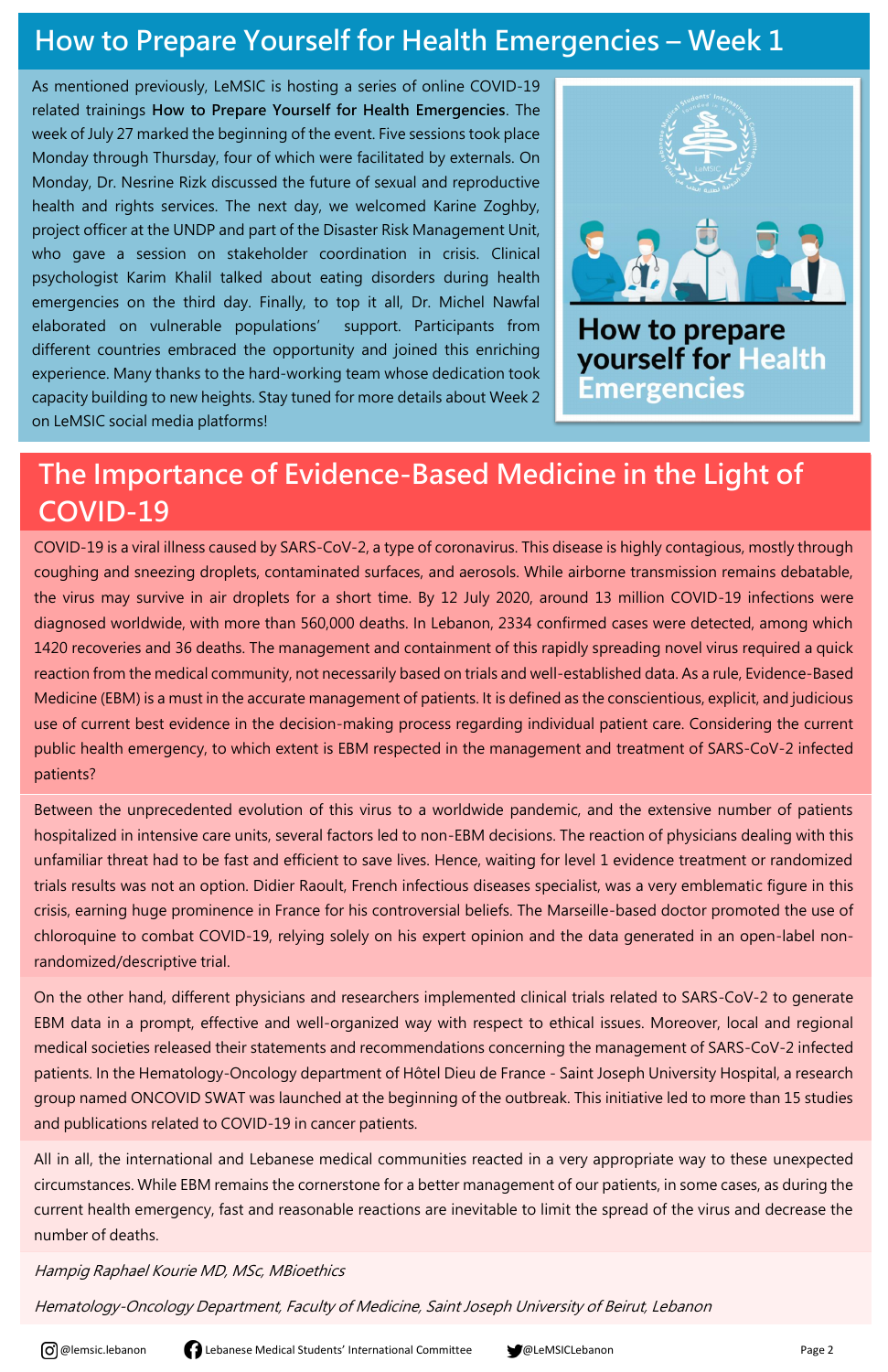

# **COVID-19 and Governance**'**s Impact on the Unemployment Rate in Lebanon and Similar Countries**



Although Lebanon faces a relatively small number of COVID-19 cases, the effect of the latter on the economy, especially on the labor market, is not negligible.

The labor market situation in Lebanon seems to be worsening after the emergence of the global COVID-19 pandemic. This can be linked to the containment measures, the closure of many companies, the decrease in productivity caused by employee absenteeism, as well as the drop in demand for goods and services.

According to a survey conducted by [InfoPro](http://www.infopro.com.lb/) in 2020 alongside 300 companies, nearly 220,000 private sector employees were laid off between October and January 2020. The same survey also reported that 50% of the companies in the sample reduced the wages of their employees. In addition, many press articles like [Annahar](http://www.naharnet.com/stories/en/269289) state that the unemployment rate in Lebanon reached 40% in February 2020. We estimate that this percentage increased further after February 2020 due to the social distancing measures imposed by the government. Indeed, on March 15, 2020, the Lebanese government

announced the implementation of strict containment measures, which led to the closure of businesses as well as the dismissal of many employees. The service sector, which employs almost 76% of the working population in Lebanon, was the most affected by COVID-19.

We established a cross-country regression for 2020 to assess the impact of COVID-19 on the unemployment rate in Lebanon and in countries with similar levels of development and governance. In fact, we chose 19 countries whose Human Development Index (HDI) varies between 0.6 and 0.8 (Lebanon's HDI is 0.76) and whose Governance Effectiveness indicator varies between -2.5 and 0 (Lebanon's Government Effectiveness index was -0.64 in 2018).

The dependent variable is the unemployment rate (Ui) in 2020 (Source: IMF's "World Economic Outlook", 2020). However, for Lebanon this data is missing. For this reason, we consider the unemployment rate of 40% mentioned by several press articles.



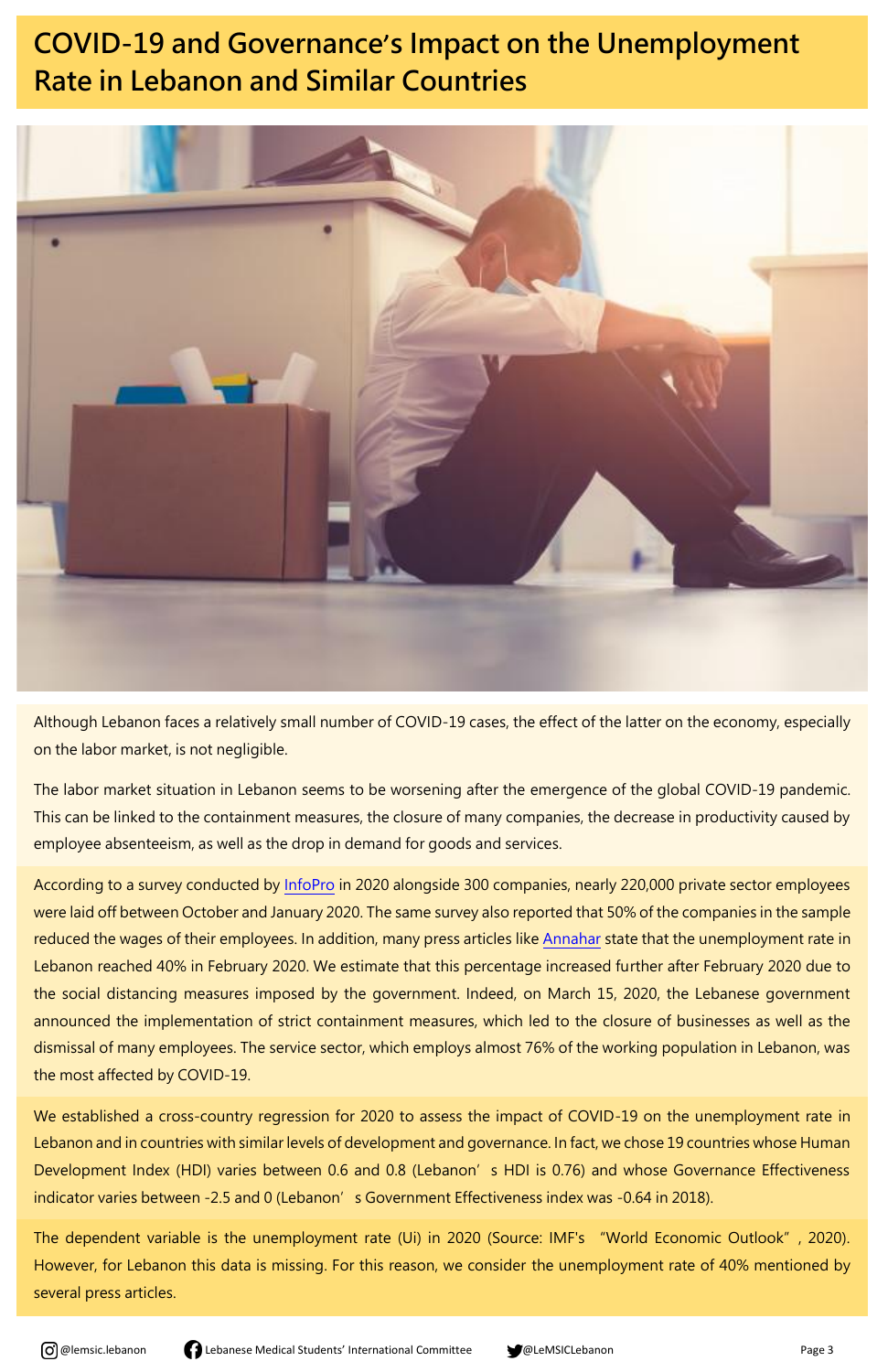

The  $1^{st}$  explanatory variable in the model is the real growth rate of the economy (gi) in 2020 (Source: IMF, 2020). The  $2^{nd}$ explanatory variable in the model represents the fatality rate of COVID-19 cases on June 28, 2020 (Source: [ourworldindata.org,](http://www.ourworldindata.org/) 2020). The fatality rate (FRi) of COVID-19 cases measures the proportion of deaths from COVID-19 compared to the number of cases over a period of time. The 3<sup>rd</sup> regressor of the model is the Government Effectiveness indicator (Source: [World Governance Indicators WGI,](https://info.worldbank.org/governance/wgi/) 2019). This indicator, which ranges from -2.5 (weak governance) to 2.5 (strong governance), measures citizens' perceptions of public and civil services quality, and the degree of its independence from political pressures. It also reflects the quality of policy making and implementation, and the credibility of the government's commitment to such policies.

The 4<sup>th</sup> explanatory variable is an indicator or "Dummy" variable measuring income assistance during the COVID-19 pandemic (ISi) or "Income support during the COVID-19 pandemic" (Source: Oxford, 2020). This variable can take 3 values: 0 if the government doesn't implement income support measures, 1 if the government replaces less than 50% of lost wages and 2 if the government replaces 50% or more of the wages lost by those who have been made redundant or who cannot work.



 $U_i = 4.97 - 1.77g_i - 0.89FR_i - 14.99GOV_i - 3.37IS_i + e_i$  **(-4.2)\*\*\* (-2.04)\* (-2.25)\*\* (-1.56)**

Estimated equation **Estimated equation**

Real growth of GDP **Real growth of GDP** We estimate the following equation:

(.) T-statistic

\* Significant at the 0.1 level (P-value<0.1)

\*\* Significant at the 0.05 level (P-value<0.05)

\*\*\* Significant at the 0.01 level (P-value<0.01)

Gross Domestic Product (GDP) is the monetary value of all finished goods and services made within a country during a specific period. On average, in the 19 countries, when the growth rate of real GDP increases by one percentage point, the unemployment rate decreases by 1.77 percentage points, all other things being equal. Consequently, real GDP growth promotes employment.

Given the current and anticipated recession in Lebanon, we believe that the unemployment rate will not subside in the short term. Indeed, according to the IMF (2020), the real growth rate of the Lebanese economy dropped to -12% in 2020, a decrease of 12.2 percentage points compared to 2019 (0.2%).

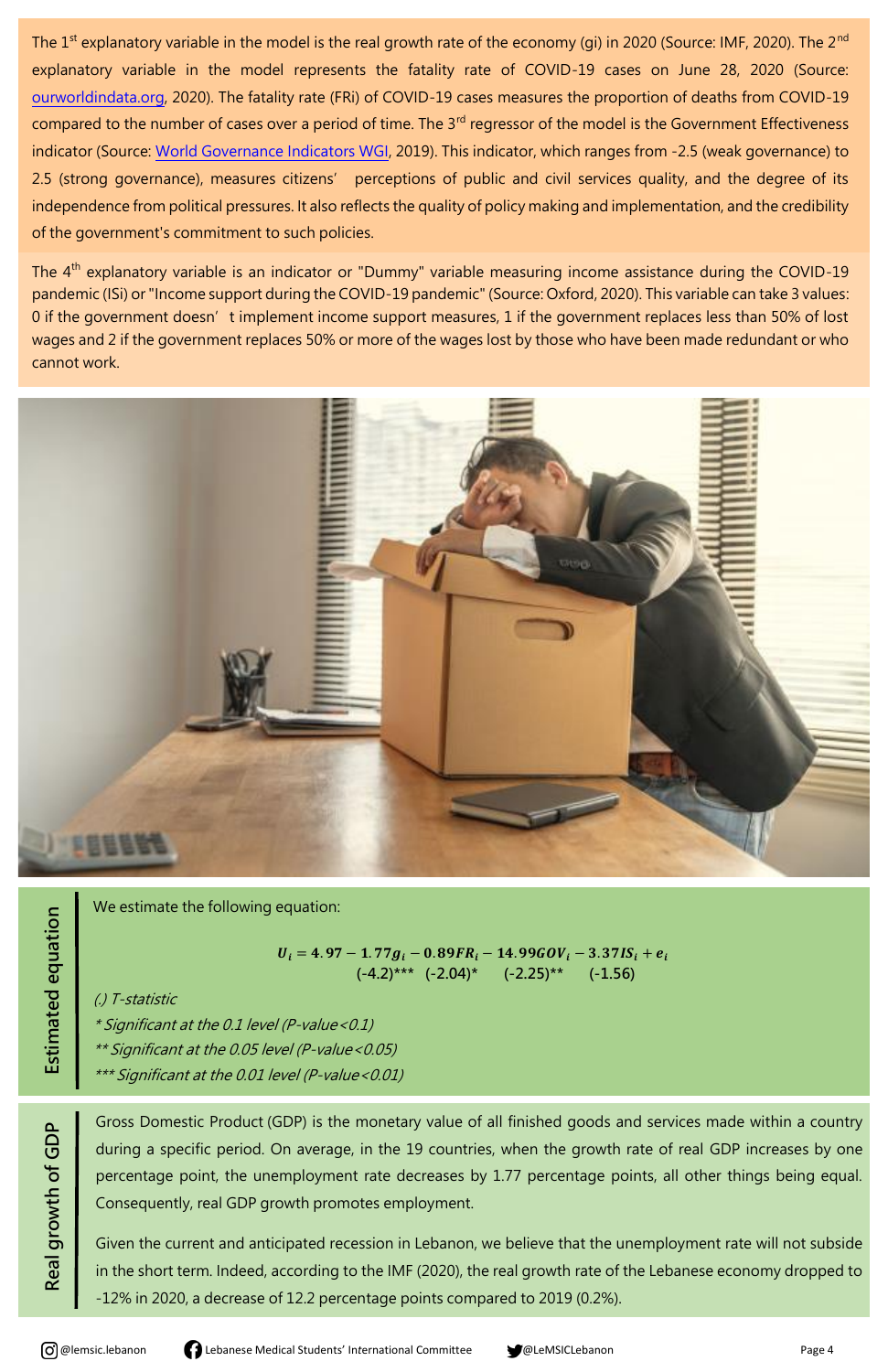@lemsic.lebanon Lebanese Medical Students' In*t*ernational Committee@LeMSICLebanon Page 5



On average, in the 19 countries, when the fatality rate increases by one percentage point, the unemployment rate decreases by 0.89 percentage points.

The interpretation of this result is intuitive, and it would be absurd to draw normative conclusions from it. Indeed, we could interpret it by the fact that the deaths in the 19 countries affect, among other things, a considerable proportion of the working population which is vulnerable to unemployment during the pandemic. The death of the latter could cause the unemployment rate to fall.

This is an absurd result from a normative point of view, but we cannot overlook the effect of this variable on the unemployment rate since it is significant.

On average, in the 19 countries, when the government effectiveness increases by one unit, the unemployment rate decreases by 14.99 percentage points. Accordingly, efficient governance (perception) considerably reduces the unemployment rate.

The latest data for this indicator for Lebanon (-0.64 in 2018) indicates that Lebanon has a weak governance structure. With the emergence of political instabilities, we estimate that this number decreased further which disadvantages Lebanon considerably in terms of employment.

On average, in the 19 countries, when the income support increases by one unit, the unemployment rate decreases by 3.37 percentage points.

**Additional**  eferences **references**Additional

This negative relationship seems logical when we think of it in the following way: if the government of a country has the capacity to replace the losses of wages undergone by those which were dismissed or not able to work, it has the capacity to subsidize the companies so that they are not forced to close their doors. Thus, countries whose governments have a score different from 0 on this index experience a lower unemployment rate during the COVID-19 pandemic.

Lebanon is disadvantaged since it scores 0 in income support according to Oxford (2020). Nevertheless, this variable is not significant in our model, so it is not necessary to give much importance to its effect on unemployment.

Hence, Lebanon is disadvantaged in terms of factors favoring employment in the countries which are similar to it in terms of development and governance. This, amalgamated with the fragile socio-economic situation of Lebanon, leads us to conclude that the country will be slow to emerge from the crisis and improve employment.

Rim Haidar, Economist, Research Assistant at OURSE, USJ

Rosette Sayegh, Associate Professor, Faculty of Economics, CEDREC, Scientific Committee of OURSE, USJ







● [ILO](https://www.ilo.org/skills/Whatsnew/WCMS_740668/lang--en/index.htm)

● [The961](https://www.the961.com/unemployment-in-lebanon-just-hit-40/)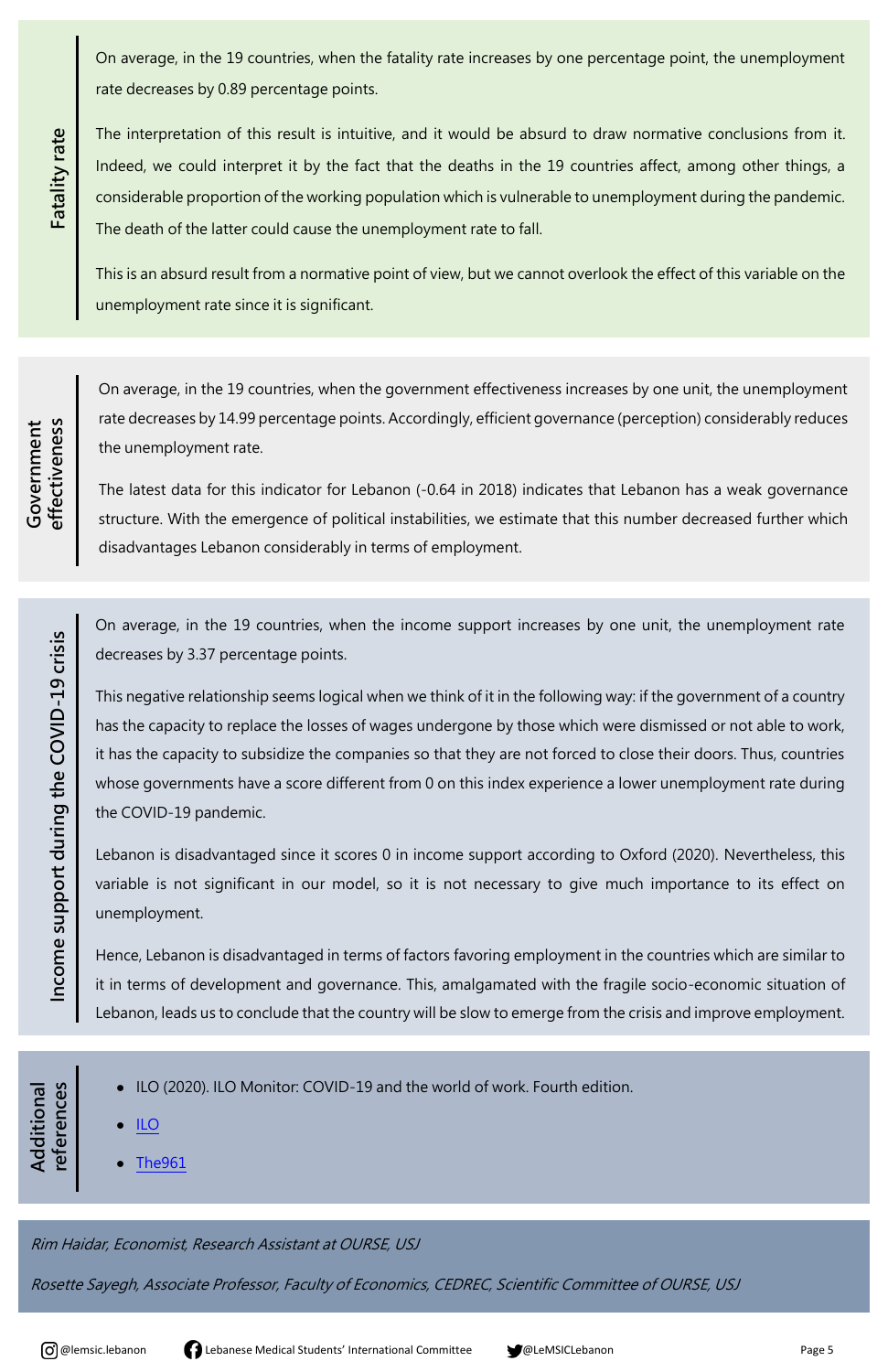



## **COVID-19: A Disease of Human Lungs… and Human Rights**

Times of crises, whether political, economic, or health-related, have always been associated with an upswing in human rights violations. The situation during the current pandemic is no different. The rapid diffusion of the virus, alongside the need of governments and societies to cope with it, resulted in the establishment of certain measures to curb the spread. Some of the most applied measures worldwide, besides increasing scientific research and public awareness, were the initiation of full-country lockdowns and imposition of self-quarantine. Although these steps meant preventing citizens from practicing their rights to move freely, go to their jobs, seek proper education, and protest, they were a decent compromise vis a vis the gain of guaranteeing all humans their right to life, proper health, and well-being [\[1\].](https://www.un.org/en/universal-declaration-human-rights/) Indeed, the International Covenant on Civil and Political Rights allows party states to "take measures derogating from their obligations under the present Covenant to the extent strictly required by the exigencies of the situation" [\[2\].](https://www.ohchr.org/en/professionalinterest/pages/ccpr.aspx) Several institutions that advocate for human rights agree that such measures are acceptable only if they are based on scientific or legal evidence, temporary, implemented equally, and do not degrade any human's dignity [\[3\].](https://www.ncbi.nlm.nih.gov/pmc/articles/PMC7365536/) Extending this to nation-wide lockdowns and quarantine, these measures satisfy the first and second rules as they are based on medical recommendations and tend to be set for a limited duration. However, states need to ensure that the dignity of all citizens is preserved during this period, something that was severely lacking in Lebanon due to the financial instability and constant fear faced by many citizens during the lockdown. Furthermore, although several governments around the world tried to preserve equality between citizens when it comes to applying measures, this realization remains far-fetched. In fact, violations to the rights of marginalized groups were further exacerbated during this period:





For many people, staying at home is a safe experience. However, for an alarming number of women and children, the lockdown has brought more misery to their lives as it meant being trapped with their abusers [\[4\].](https://europepmc.org/article/med/32504462) As a matter of fact, Kafa, a Lebanese NGO dealing with domestic abuse, stated that reported cases of domestic violence against women rose significantly during the months of quarantine [\[5\].](https://www.kafa.org.lb/en/node/414)



#### **Women and children**